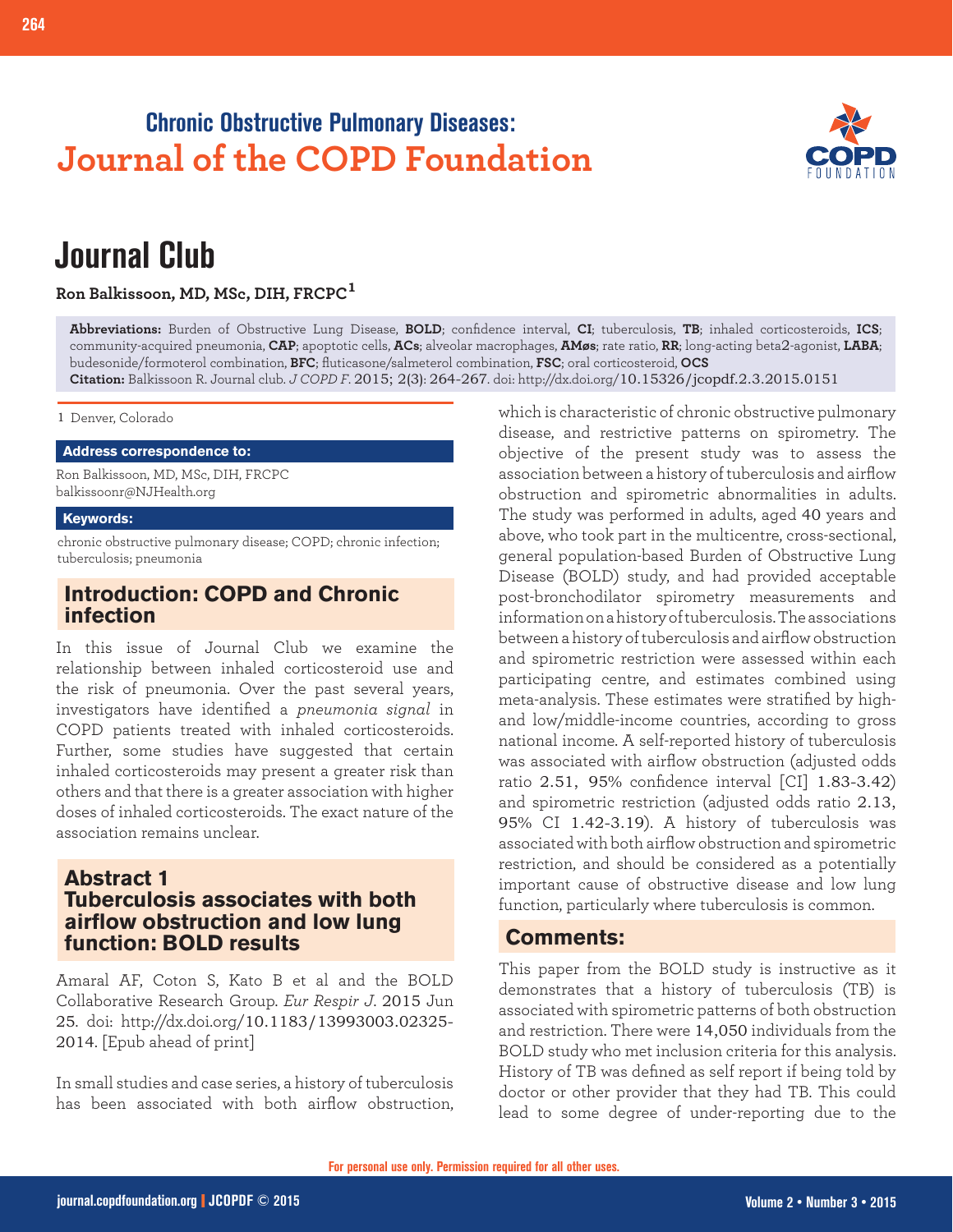stigma of the diagnosis. Patients that were on active treatment for TB were excluded. Atypical mycobacterial disease was not included in this study. Confounders such as smoking, passive smoking, education and workplace exposure to dust were considered. There were significant differences from the 19 sites with the strongest association for obstruction in countries with low/middle incomes. The restrictive pattern was evident mainly in countries with low/middle income. The cross sectional nature of the study makes it difficult to rule out reverse causation such as in patients with silicosis or those on inhaled corticosteroids, but as the authors point out, both of these scenarios were relatively uncommon in the countries with low/middle income status where the associations were noted to be the highest. Many patients presenting with obstructive airway disease are started on inhaled corticosteroids (ICS). Given the potential differences in pathogenesis of the airway obstruction, the addition of ICS may be more harmful than helpful.

## **Abstract 2 Glucocorticoid-augmented efferocytosis inhibits pulmonary pneumococcal clearance in mice by reducing alveolar macrophage bactericidal function**

Stolberg VR, McCubbrey AL, Freeman CM, et al. *J Immunol.* 2015;195(1):174-184. doi: http://dx.doi.org/10.4049/jimmunol.1402217.

Inhaled corticosteroids (ICS) increase communityacquired pneumonia (CAP) incidence in patients with chronic obstructive pulmonary disease (COPD) by unknown mechanisms. Apoptosis is increased in the lungs of COPD patients. Uptake of apoptotic cells (ACs) (*efferocytosis*) by alveolar macrophages (AMøs) reduces their ability to combat microbes, including Streptococcus pneumoniae, the most common cause of CAP in COPD patients. Having shown that ICS significantly increase AMø efferocytosis, we hypothesized that this process, termed glucocorticoidaugmented efferocytosis, might explain the association of CAP with ICS therapy in COPD. To test this hypothesis, we studied the effects of fluticasone, AC, or both on AMøs of C57BL/6 mice *in vitro* and in an established model of pneumococcal pneumonia. Fluticasone plus AC significantly reduced TLR4-stimulated AMø IL-

12 production, relative to either treatment alone, and decreased TNF-α, CCL3, CCL5, and keratinocytederived chemoattractant/CXCL1, relative to AC. Mice treated with fluticasone plus AC before infection with viable pneumococci developed significantly more lung CFUs at 48 hours. However, none of the pretreatments altered inflammatory cell recruitment to the lungs at 48 hours postinfection, and fluticasone plus AC less markedly reduced *in vitro* mediator production to heatkilled pneumococci. Fluticasone plus AC significantly reduced *in vitro* AMø killing of pneumococci, relative to other conditions, in part by delaying phagolysosome acidification without affecting production of reactive oxygen or nitrogen species. These results support glucocorticoid-augmented efferocytosis as a potential explanation for the epidemiological association of ICS therapy of COPD patients with increased risk for CAP, and establish murine experimental models to dissect underlying molecular mechanisms.

## **Comments:**

This study presents a potential pathogenic mechanism for the increased risk of pneumonia associated with ICS, fluticasone in particular. The study did not compare the effects of different doses of fluticasone nor did it study budesonide or mometasone (ICS formulations found in other ICS/LABA combinations). Hence, one cannot assume that this effect is unique to fluticasone. Further work with this murine model and translational studies that examine these potential mechanisms in humans should be enlightening.

## **Abstract 3 Discontinuation of inhaled corticosteroids in COPD and the risk reduction of pneumonia**

Suissa S, Coulombe J, Ernst P. *Chest*. 2015 Jun 25. doi: http://dx.doi.org/10.1378/chest.15-0627. [Epub ahead of print]

#### **Background:**

The widespread use of inhaled corticosteroids for COPD treatment has been questioned. Recent studies of weaning some COPD patients off inhaled corticosteroids found little or no loss in adverse consequences compared with long-acting bronchodilators. It is however, unclear whether their discontinuation reduces the elevated risk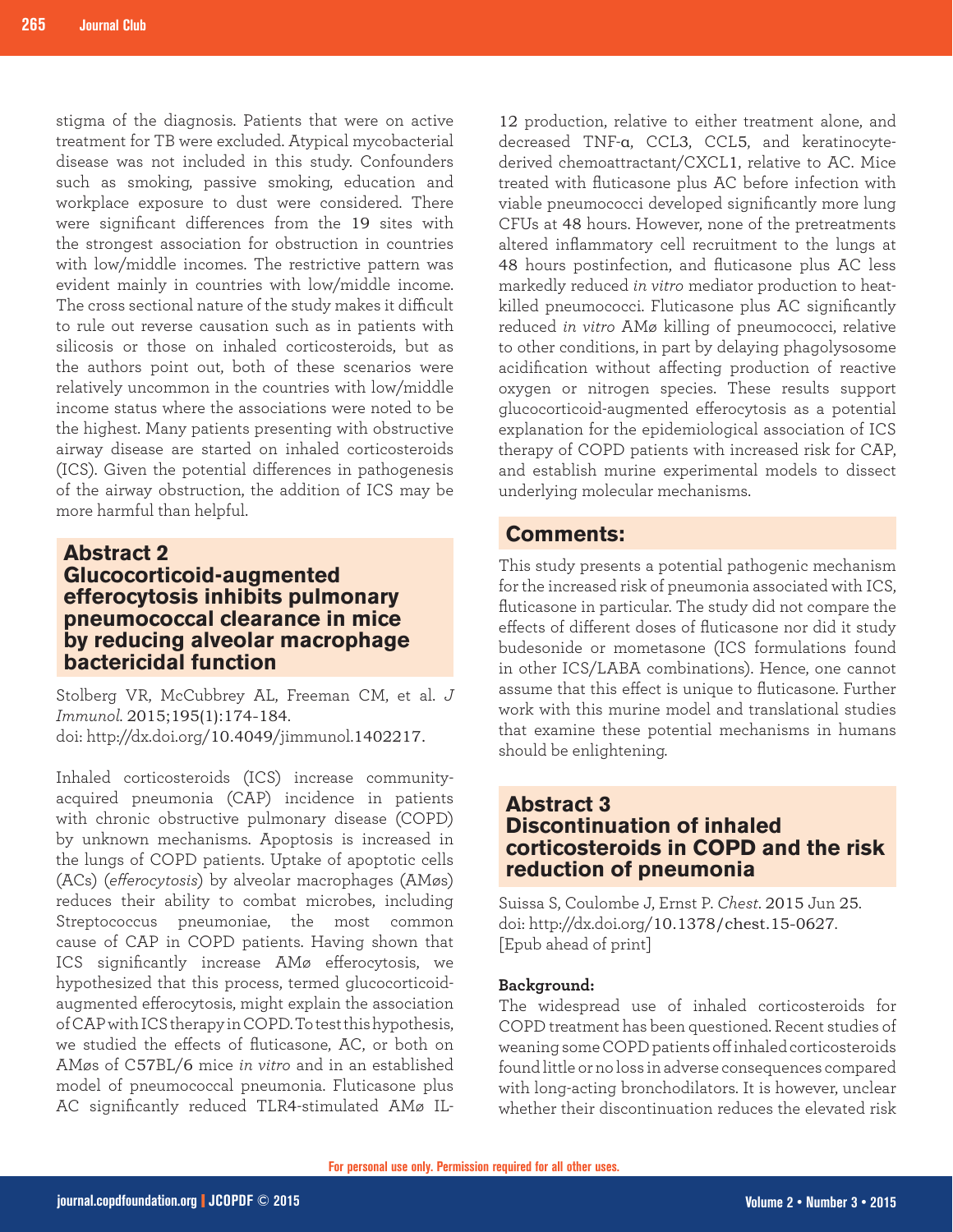of pneumonia associated with these drugs.

#### **Methods:**

Using the Quebec health insurance databases, we formed a new-user cohort of COPD patients treated with inhaled corticosteroids during 1990-2005 and followed through 2007 or until a serious pneumonia event, defined as a first hospitalization for or death from pneumonia. A nested case-control analysis of the cohort was used to estimate the rate ratio of serious pneumonia associated with discontinuation of inhaled corticosteroid use, compared with continued use, adjusted for age, sex, respiratory disease severity and co-morbidity.

### **Results:**

The cohort included 103,386 users of ICS, of which 14,020 had a serious pneumonia event during 4.9 years of follow-up (incidence rate 2.8/100/year). Discontinuation of inhaled corticosteroids was associated with a 37% decrease in the rate of serious pneumonia (rate ratio [RR] 0.63; 95% confidence interval [CI)]: 0.60-0.66). The risk reduction was rapidly evident, going from 20% in the first month to 50% by the fourth month after discontinuation. The risk reduction was particularly marked with fluticasone (RR 0.58; 95% confidence interval [CI]: 0.54-0.61), but less so with budesonide (RR 0.87; 95% CI: 0.78-0.97).

#### **Conclusions:**

Discontinuation of inhaled corticosteroid use in COPD is associated with a reduction in the elevated risk of serious pneumonia, particularly so with fluticasone.

## **Comments:**

The results of this observation study are consistent with other studies' findings of an association of pneumonia with use of inhaled corticosteroids (and in particular fluticasone) but the magnitude of the risk reduction after withdrawal of inhaled corticosteroids is higher than that reported in prospective randomized controlled trials that have examined this question. This is an observational study and has limitations in interpretation of the results. This study examines ICS withdrawal between 1990 to 2005. Most of the literature on the risk of inhaled corticosteroids and pneumonia has been published after this date and hence, the reasons for the withdrawal of ICS in this study cohort may be important to understand the results. This was a nested case control study with 10 controls matched to each case of pneumonia. While the authors report that they adjusted for differences in COPD severity, there are quite significant differences between the cases and controls in terms of hospitalizations for COPD in the year prior to the index year (41% versus 17.6%), oral corticosteroid prescriptions  $(1.6 \pm 4.4 \text{ versus } 0.7)$ ± 2.9) and recent oral corticosteroid use in terms of months before index date (12.8 versus 4.9). Indeed, as the authors state, it is possible that these could lead to an overestimation of the risk reduction. There were also significantly higher numbers of case participants on current fluticasone compared to budesonide (31% versus 5.6%) and a higher percentage of the case group compared to control group with regard to current fluticasone use 31% versus 17%. This is a Canadianbased study and it is possible that some of the patients were using the higher dose 500/50 of fluticasone/ salmeterol that has been associated with higher rates of pneumonia than the 250/50 formulation. The authors do not provide data on how many patients were using the higher dose. Nonetheless, this study does suggest that for at least a subset of patients with COPD at high risk for pneumonia discontinuation of ICS may lead to a reduction in future pneumonia episodes.

## **Abstract 4 Comparative effectiveness of budesonide/formoterol combination and fluticasone/ salmeterol combination among chronic obstructive pulmonary disease patients new to controller treatment: a U.S. administrative claims database study**

Kern DM, Davis J, Williams SA, et al. *Respir Res*. 2015;16(1):52. [Epub ahead of print]

#### **Background:**

Inhaled corticosteroid/long-acting β2-agonist combinations (ICS/LABA) have emerged as first line therapies for chronic obstructive pulmonary disease (COPD) patients with exacerbation history. No randomized clinical trial has compared exacerbation rates among COPD patients receiving budesonide/ formoterol combination (BFC) and fluticasone/ salmeterol combination (FSC) to date, and only limited comparative data are available. This study compared the real-world effectiveness of approved BFC and FSC